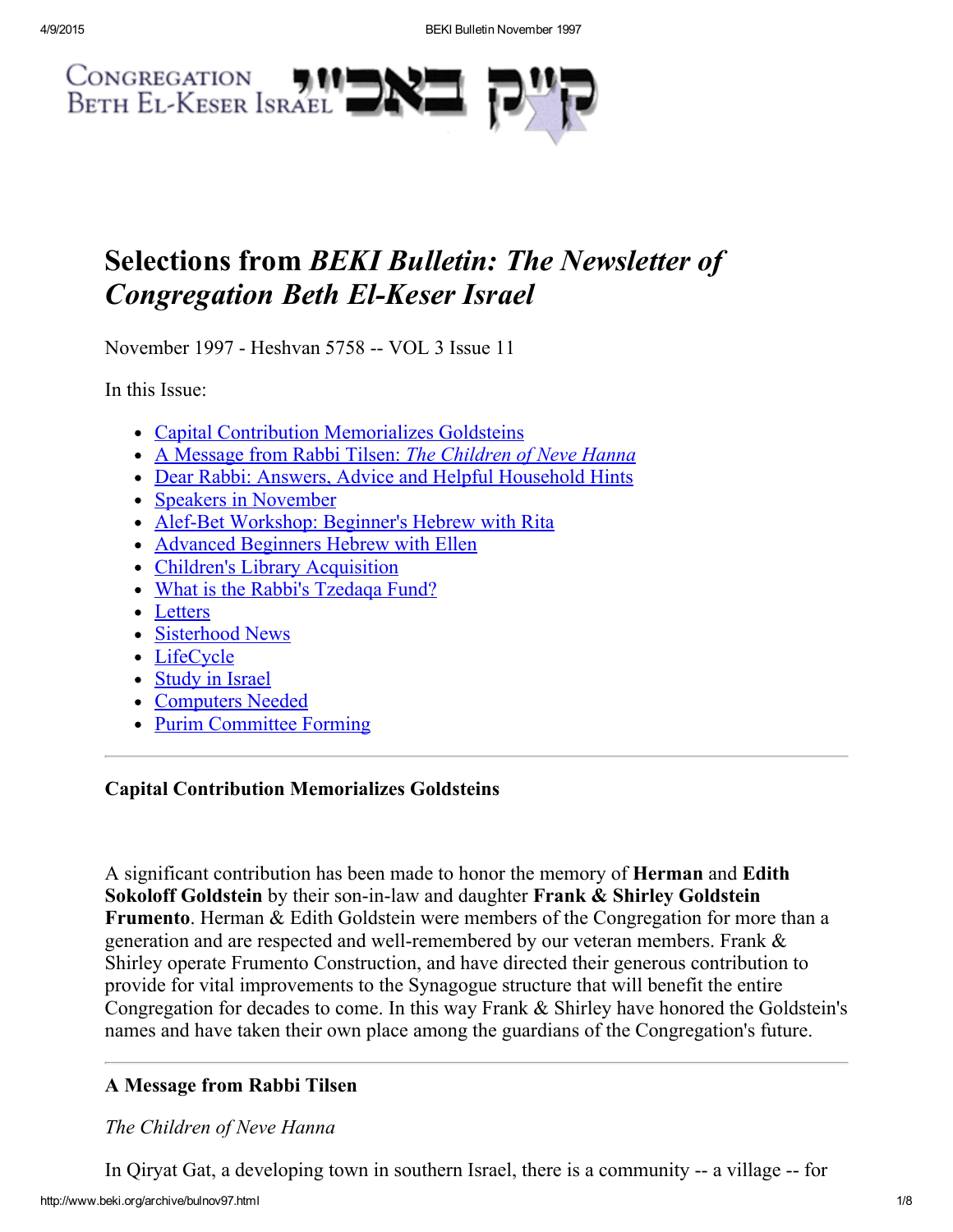#### 4/9/2015 BEKI Bulletin November 1997

children from severely dysfunctional families. These are children whose parents may be incarcerated for murder, drug dealing and prostitution. Many of these children had been subject to physical, sexual and psychological abuse. These are kids who could not make it with relatives, with foster parents or in other youth villages.

At Neve Hanna Children's Home these kids have a chance to grow up in "normal" families about a dozen kids per house, with one trained social worker staff "mom" and one "dad" per house. They learn to take care of themselves, to clean their room, do their homework, share their toys. They learn how to get along with others, how to resolve conflicts, how to accept and give love.

In so many cases, no matter how horribly the biological parents treated their kids, the kids dream of being reunited with their "real" parents. And no matter how difficult the kids are, with enough professional *and* loving care, most of them can grow up reasonably well "adjusted."

This year, while the Government transfers \$750 million unaccounted to the schools and Yeshivot operated by the "religious" parties, the kids of Neve Hanna don't get funds for toothbrushes. But no matter how underpaid and overworked the staff, no matter how they have to scrape by, the extraordinary staff and kids makes it work.

I first became aware of Neve Hanna about ten years ago when my classmate, a dedicated JTS Rabbinical student named Barry Dov Katz (now BEKI members Chyla Talesnick & Jeff Traubici's brother-in-law) volunteered to visit the kids each weekend and bring Shabbat, Torah, Traditions into their lives. He told them stories — the little engine that could, the bear who went over the mountain, along with more Jewishly traditional ones — that, although unfamiliar in Israeli culture, helped inspire them with a sense of self-worth, stories that gave them some of the tools to cope with the extraordinary challenges they face. Rabbi Katz, following in path worn by distinguished predecessors in the Conservative Movement, made sure that his classmates became aware of this important part of our Movement.

Since its inception Neve Hanna has maintained an ongoing relationship with the Conservative-Masorti Movement in Israel. These kids have Conservative Rabbis and teachers empowering them through the values and wisdom of our tradition. They are able to celebrate bar- and bat-mitzvas. Some even attend Camp Ramah in Israel.

Through the help of the Conservative-Masorti Movement these kids are getting more of a chance. A change to experience a loving *Jewish* family, a chance to practice good dental hygiene, a chance to be raised as Jews with the beauty and joy of our Tradition. As a Conservative Jew you should be aware of what our Movement is doing in Israel. And as a Conservative Jew you can be proud of what our Movement is doing. You can feel even more proud if you yourself contribute to their success through your own tzedaqa (philanthropy).

Contributions to help these kids can be earmarked through BEKI's Rabbi's Tzedaqa Fund or by sending your check made to "American Friends of Neve Hanna" at 155 Fifth Avenue, New York NY 10010.

## <span id="page-1-0"></span>Dear Rabbi: Answers, Advice and Helpful Household Hints

Dear Rabbi,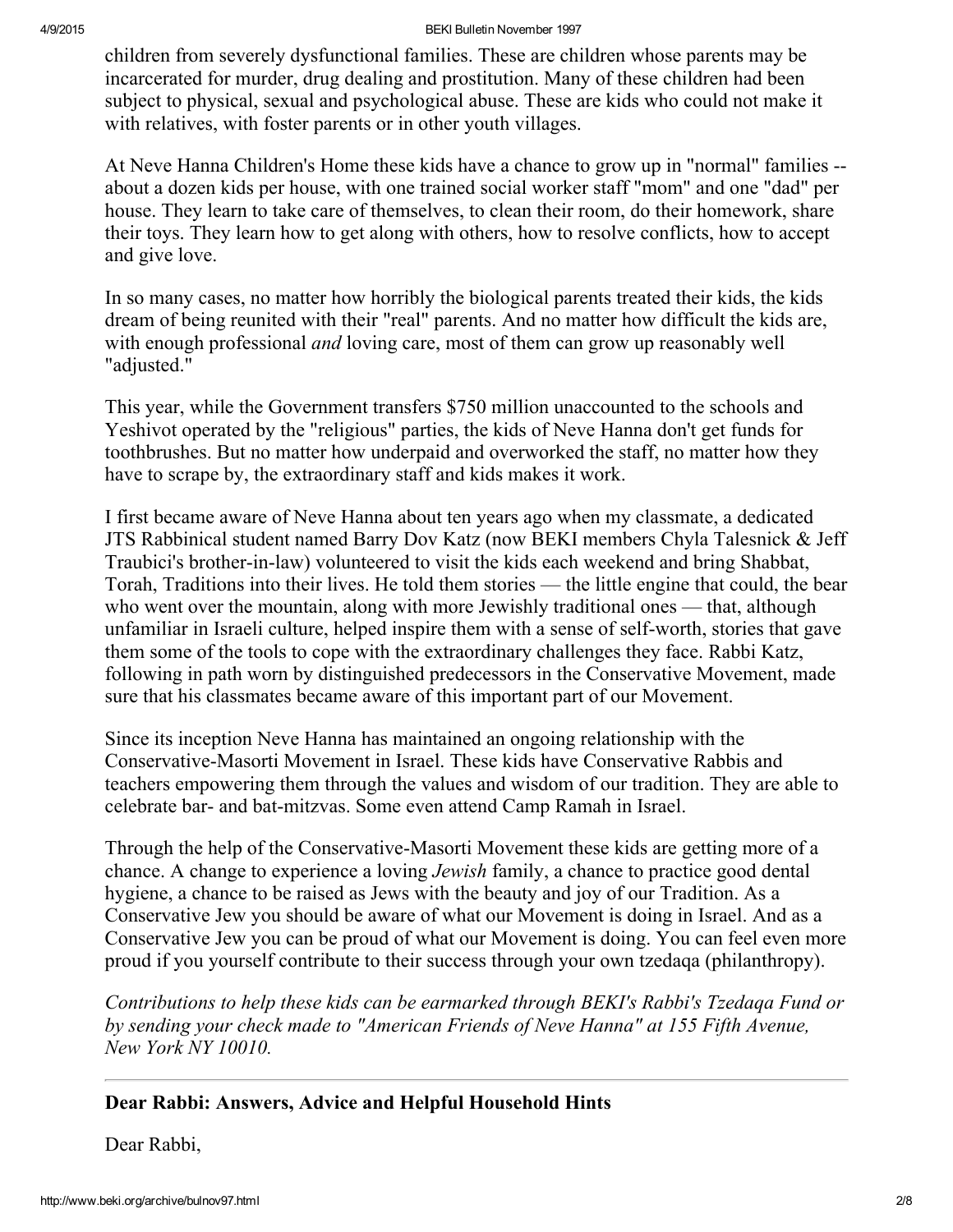I am a [non-Jewish] pre-operative Transsexual who is in my second year of what is referred to as the "real life test" (required two years of living as a women before surgery). There are references in the scriptures that my Jewish friends have trouble dealing with. Any help with these would be most appreciated.

Signed, B

Dear B,

One Biblical passage with direct bearing might be Deuteronomy 23:2: "No one whose testes are crushed or whose member is cut off shall be admitted into the congregation of the Lord." That is usually understood to be a case of voluntary or accidental mutilation, and would not apply according to most authorities to cases due to birth defect or, according to some, due to disease. (See Rambam, Hilkhot Issurei Bi'a 16:9; Shulhan Arukh E.H. 5:10.) In halakha (Jewish jurisprudence) this law is understood to apply to Jews, but has no bearing on those not under the jurisdiction of Jewish law. As far as Jewish law is concerned, you are free to undergo that procedure if you wish, as long as the surgeon is not a Jew. Were you Jewish it would be difficult to find a basis for permitting the procedure. Other than a life-threatening situation such as cancer it would be difficult to claim medical necessity for this procedure under the usual definitions of Jewish law. On the other hand, psychological factors have been increasingly recognized in determining medical necessity in Jewish law, and this area of law continues to develop.

The punishment provided under Biblical law for a Jew who performs such surgery is lashing. Technically one could avoid this Biblical prohibition by using non-mechanical (i.e. chemical) methods, but this would still be viewed as "worthy of punishment by lashing" as a violation of the general rule against circumventing law. (See Rambam, Hilhot Issurei Bi'a 16:12.)

The Biblical consequence for a Jew of not being "admitted into the congregation of the Lord" means not being able to marry a Jewish woman. (See Mishna Yevamot 9:1-2.) Marriage to a woman who became Jewish by conversion or possibly a mamzeret (the progeny of certain forbidden unions) would be permitted. Presumably a Male-to-Female transsexual would not experience this limitation as a disability in any event. The subject may still be included in and can lead (yotsei others for) public performances such as birkat hamazon (grace after meals), hearing the shofar (ram's horn on Rosh HaShana), and reading the megilla (Book of Esther).

That is the legal "bottom line" with respect to that particular Biblical verse. On a philosophical level, one might wish that other less radical solutions to gender dysphoria might suffice. Many people are unhappy with their bodies -- too short, too fat, too tall, too ugly, the wrong complexion, and in this case, the wrong gender. At some point we have to be able to accept ourselves as God made us. On the other hand this does not mean that we can't try to overcome physical and psychological pain or disabilities. Some "elective" surgery is prohibited by Jewish law, particularly when it is life-threatening. Transsexual surgery has more implications than a "nose job," but many of the same considerations apply.

For an analysis of the verse Deuteronomy 22:5, "A man's item shall not be on a woman, and a man shall not wear a woman's garment; whoever does such a thing is an abhorrence unto Adonai," see my article "Cross Dressing and [Deuteronomy](http://www.beki.org/archive/crossdress.html) 22:5." Again, though, it should be understood that this is meant to apply to a Jewish person.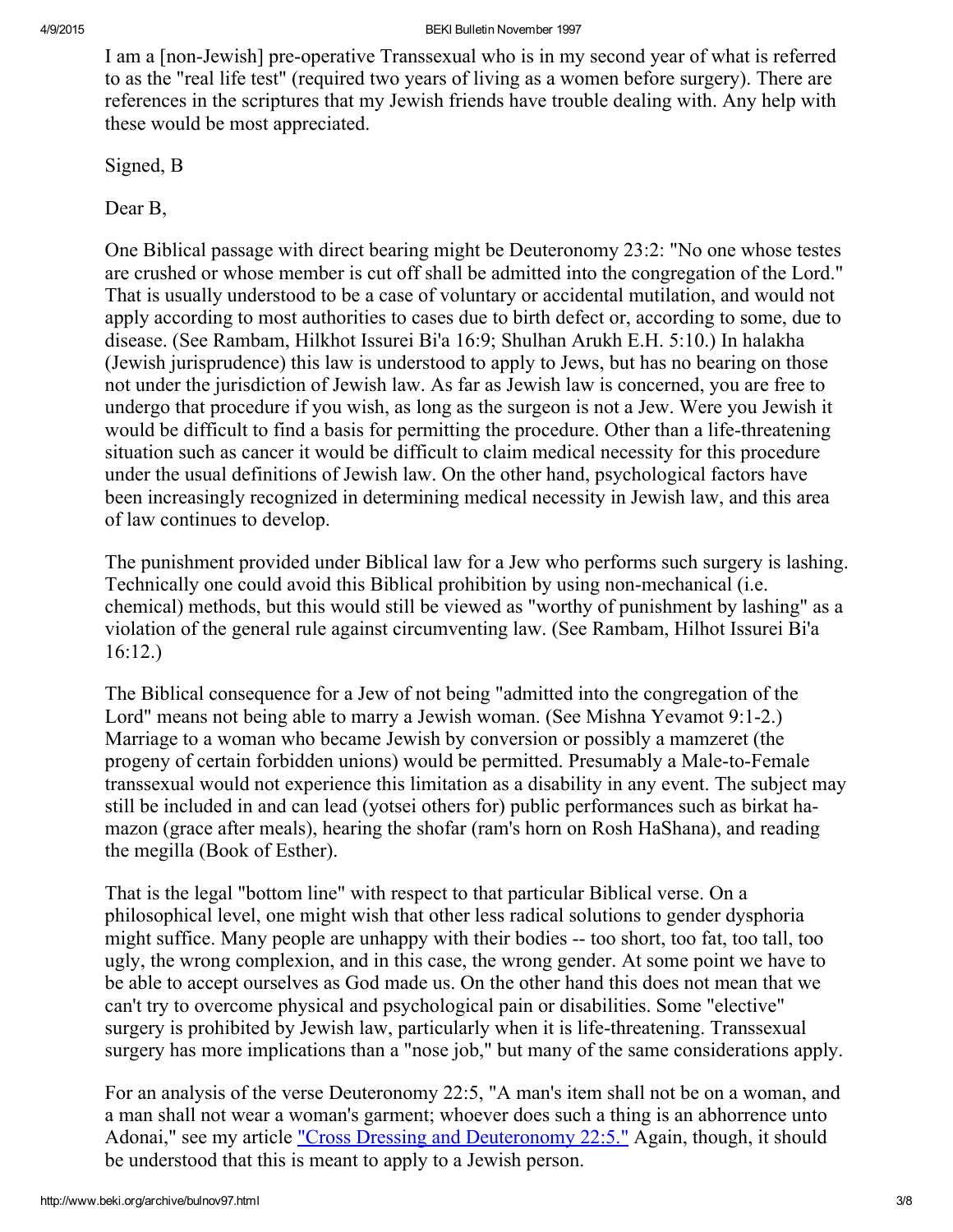#### <span id="page-3-3"></span>Speakers in November

Marlo (Mordekhai) Palumbo, son of Ghislaine and Joseph Palumbo, brother of Darren, resides in Woodbridge. He attends Amity Junior High School in Bethany and enjoys soccer, skiing, baseball, computer games, riding All Terrain Vehicles and camping.

Marlo enjoys working on group projects, such as Scout activities when they collect for food baskets, helping his mother with Hadassah fund raisers and working with his father in his Lions Club local projects. He graduated from Religious School, belongs to USY and attends Makom.

Marlo loves to travel. Last year he drove with the family to Utah for an ATV Jamboree and saw spectacular canyons. This year the family flew to Australia for the Bar Mitzva observance of a cousin who he had not seen in 5 years, but keeps in touch via email. In Melbourne he went to his first Grand Prix as part of the Moomba festival (aboriginal for celebration) and the last week of that trip was spent at the Great Barrier Reef snorkeling and visiting the coastline rainforest and seeing the amazing native birds and animals. Marlo will be called to the Torah and lead services as a Bar Mitzva on Shabbat morning 8 November.

Aliza Kuperstock, daughter of David & Darryl Kuperstock, sister of Dina, resides in Woodbridge. Aliza will be called to the Torah and lead services as a Bat Mitzva on Shabbat morning 15 November.

Andrew "Drew" Alexander is a past-president of BEKI's <u>[Men's](http://www.beki.org/archive/mensclub.html) Club</u> and currently a student in the Davidson School of Education at the Jewish [Theological](http://www.jtsa.edu/) Seminary of America. Drew will explicate the Torah portion of Hayei Sara on Shabbat morning 22 November during the 9:15a service.

#### <span id="page-3-2"></span>Alef-Bet Workshop: Beginner's Hebrew with Rita

A Hebrew class for those who are just beginning will be taught be Rita Sela on six Thursday evenings beginning 6 November, 7:00p to 8:00p in Room 4. This class is for people who wish to learn to read the letters of the Hebrew alphabet, or who wish a refresher course in sounding ("decoding") written Hebrew. All are welcomed regardless of synagogue affiliation or religious identity. Pre-registration is requested (so that a textbook can be ordered for you), and the \$20 fee (\$30 for non-members) includes the textbook. For information or to register call 389-2108.

#### <span id="page-3-0"></span>Hei-Vav: Advanced Beginner Hebrew with Ellen

A Hebrew class for Advanced Beginners will be taught by Ellen Jawitz on Wednesday evenings beginning 5 November at 8:00p. Pre-registration is requested, and there is a \$20 fee for BEKI members (\$30 for non-members). For information, or to register, or to learn the location of the class, call 389-2108.

#### <span id="page-3-1"></span>Children's Library Acquisition

http://www.beki.org/archive/bulnov97.html 4/8 A three-volume set of books, *Torah Commentary for our Times*, by Harvey Fields (UAHC Press), has been acquired by the Ari Nathan Levine Library at BEKI, and is available for use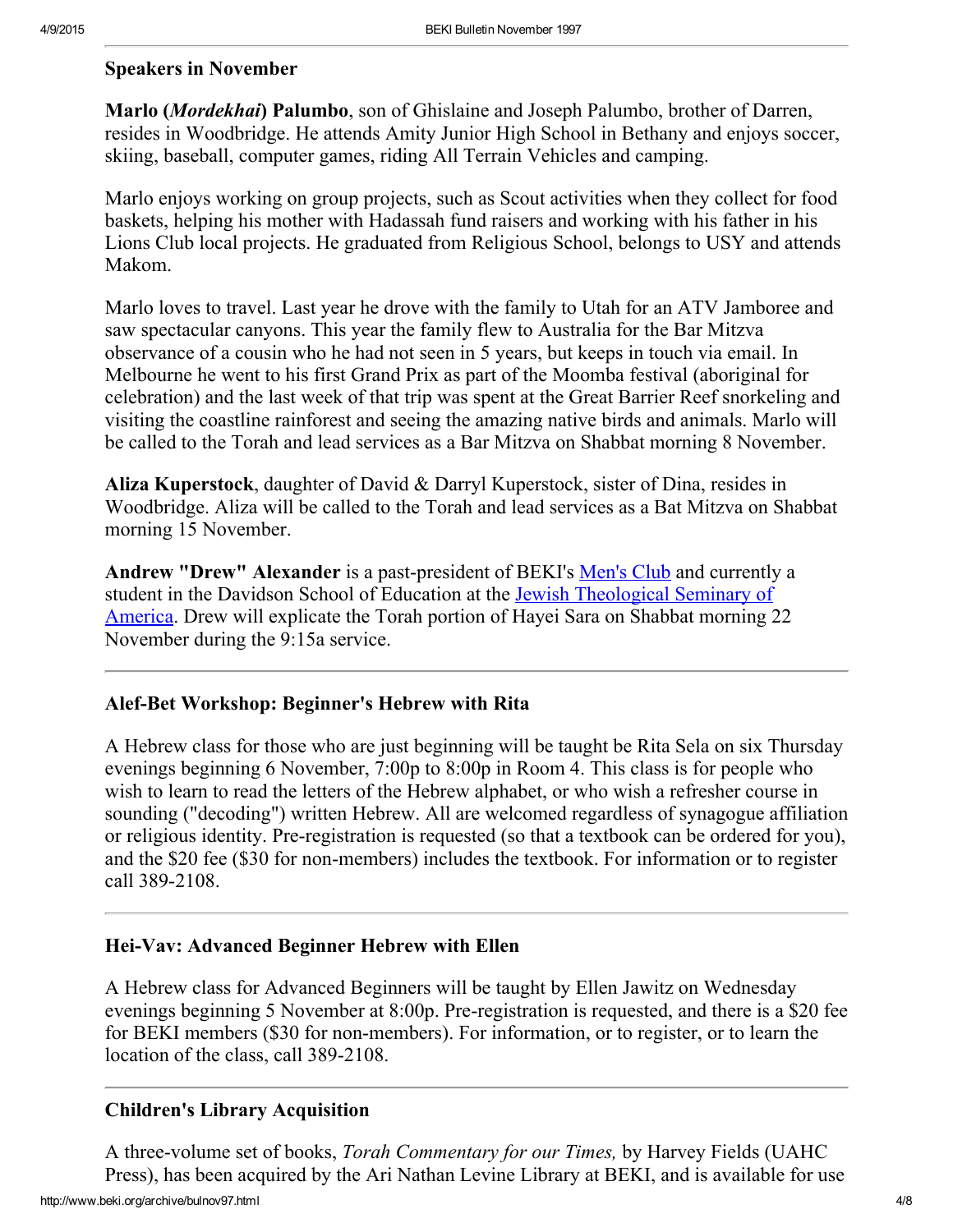at BEKI in the Claire Goodwin Youth Room Resource Center. This set should provide an excellent resource for parents preparing for the [Children's](http://www.beki.org/archive/youth.html#cshavura) Shabbat Havura and Junior [Congregation.](http://www.beki.org/archive/youth.html#junior)

#### <span id="page-4-3"></span>What is the Rabbi's Tzedaqa Fund?

The Rabbi's Tzedaqa Fund is maintained to support families in need, provide educational materials for adults and children, and meet special needs of the shul and community. Contributions are tax-deductible and may be directed to the attention of Rabbi Tilsen. All gifts are appreciated and donations of \$25 or more are noted in the BEKI Bulletin.

#### <span id="page-4-0"></span>Letters

Thank you for your kindness and thoughtful dinner for our family. Your sympathy in our recent loss will long be remembered and we deeply appreciate all that you have done.

Sincerely, Elsie & Lou Hodes & Family

Dear BEKI Community:

On behalf of our family, abundant thank yous for your outpouring of warmth, gifts, and help upon the birth of our third son, Jacob: A special thanks to all who helped David  $&$  Solomon continue to feel as special as they are!

Thank you sincerely, Jennifer Botwick, Michael Ries, David, Solomon, & Jacob

### <span id="page-4-1"></span>BEKI Sisterhood News

Reminder: Fall [Rummage](http://www.beki.org/archive/sisterhood.html#rummage) Sale on Sunday 2 November, 9a to 3p and Monday 3 November, 9a to lp. Setup is Thursday 30 October 7:30p. Mimi Kahn and Mikki Ratner need help for setup and during the sale. Offer your services.

Sisterhood's Paid-Up Supper is scheduled for Tuesday 4 November at 6p. This annual event is always enjoyable-good food, good program details will be forthcoming. Pay your dues and come!

Mark your calendars for a Chanukah meeting on Monday 22 December.

Don't forget the Sisterhood Gift [Shop](http://www.beki.org/archive/sisterhood.html#giftshop) for gifts. It is well stocked with many new items, including Judaic. And the wonderful Sisterhood cookbook is still available. There are gifts for all occasions. The Gift Shop is now open on Sunday mornings.

# <span id="page-4-2"></span>LifeCycle

### Mazal Tov to

• Stewart Frankel & Joy Kaufman on their giddushin, Jewish marriage under a huppa, on 31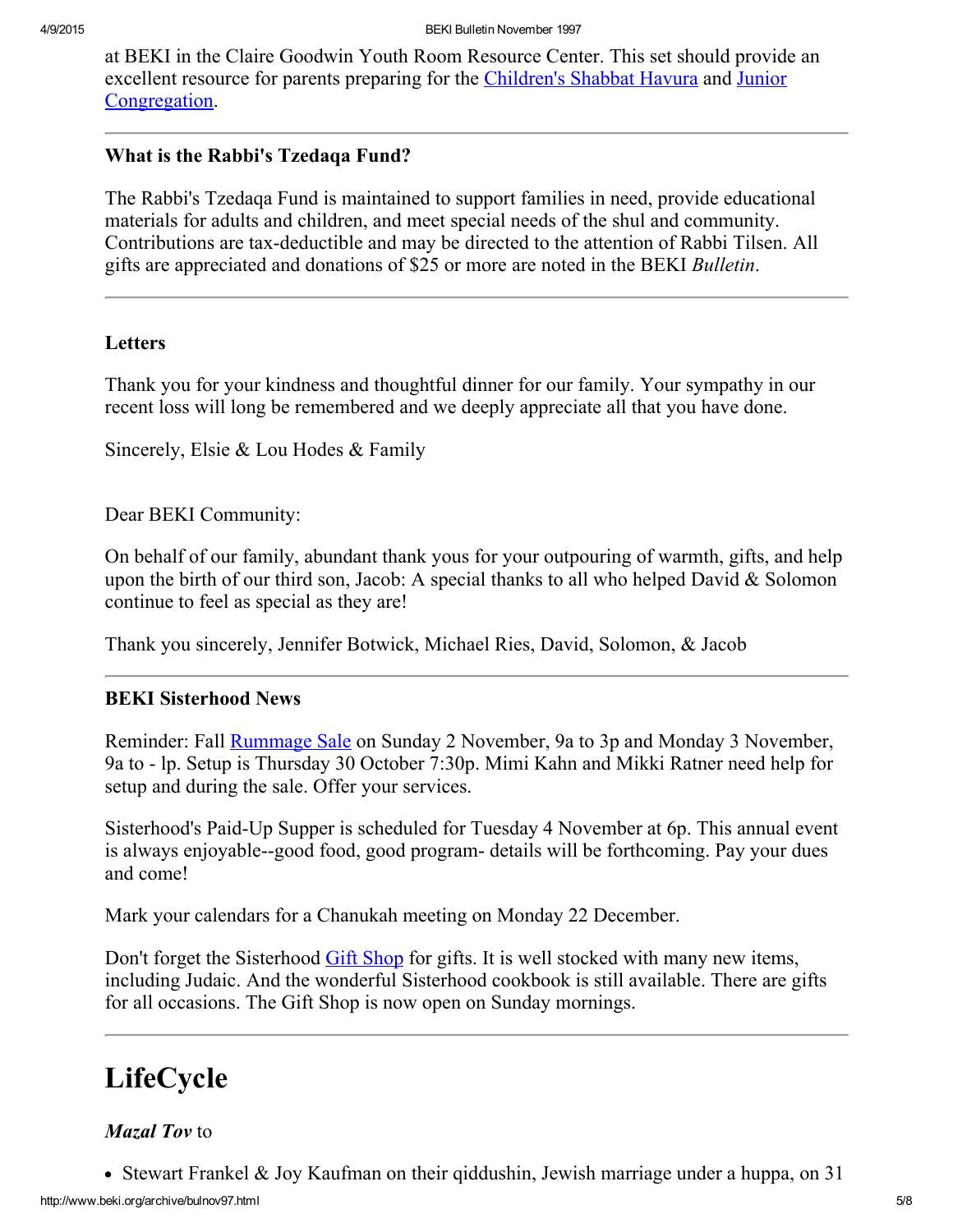August.

• Paul & Carole Bass on the giddushin, Jewish marriage under a huppa, of Paul's father Milton Bass to Marlene Glantz, on 21 September 19 Elul, and to Annie and Sarah Bass who served as *mesamhot hatan vekala*. Rabbi Tilsen officiated as *mesader qiddushin*.

Grandparents Ivan & Rita Sachs, and to uncles and aunts Mark & Ilene Sachs and Kenneth & Linda Buckman, on the birth of their grandson and nephew, Matthew Jordan Sachs, to Howard  $& Linda$  Sachs on 31 August - 28 Av.

• Sara & Steven Stoll on the birth of their daughter Batsheva Katriel Cece Labowe Stoll on 18 September - 16 Elul, named at BEKI during Shabbat morning services.

## BEKI Welcomes New Members & their Families who joined during September:

- Sheila Mondry
- Alan Rosner & Deren Manasevit

Hanna & Sophie

- David Schwartz & Ellen Slopak-Schwartz
- Hanna Salowitz

Noah & Coby

• Phillip Simon & Deborah Libman

Sam & Isabel

• Rachel Lovins

Daniel Kazer & Benjamin

 $\bullet$  Howard & Willa Needler

Mark Needler

- Charlotte Noble
- Prof. Shulamith Scharfstein Chernoff
- Dr. Stephen & Sheryl Rothman

Danielle, Michael, Dayna & Mara

• Wendy Silver

Paul Angeloff, and Alexander & Rachel

- Herbert & Hanna Winer
- Rochelle "Shelli" Adoni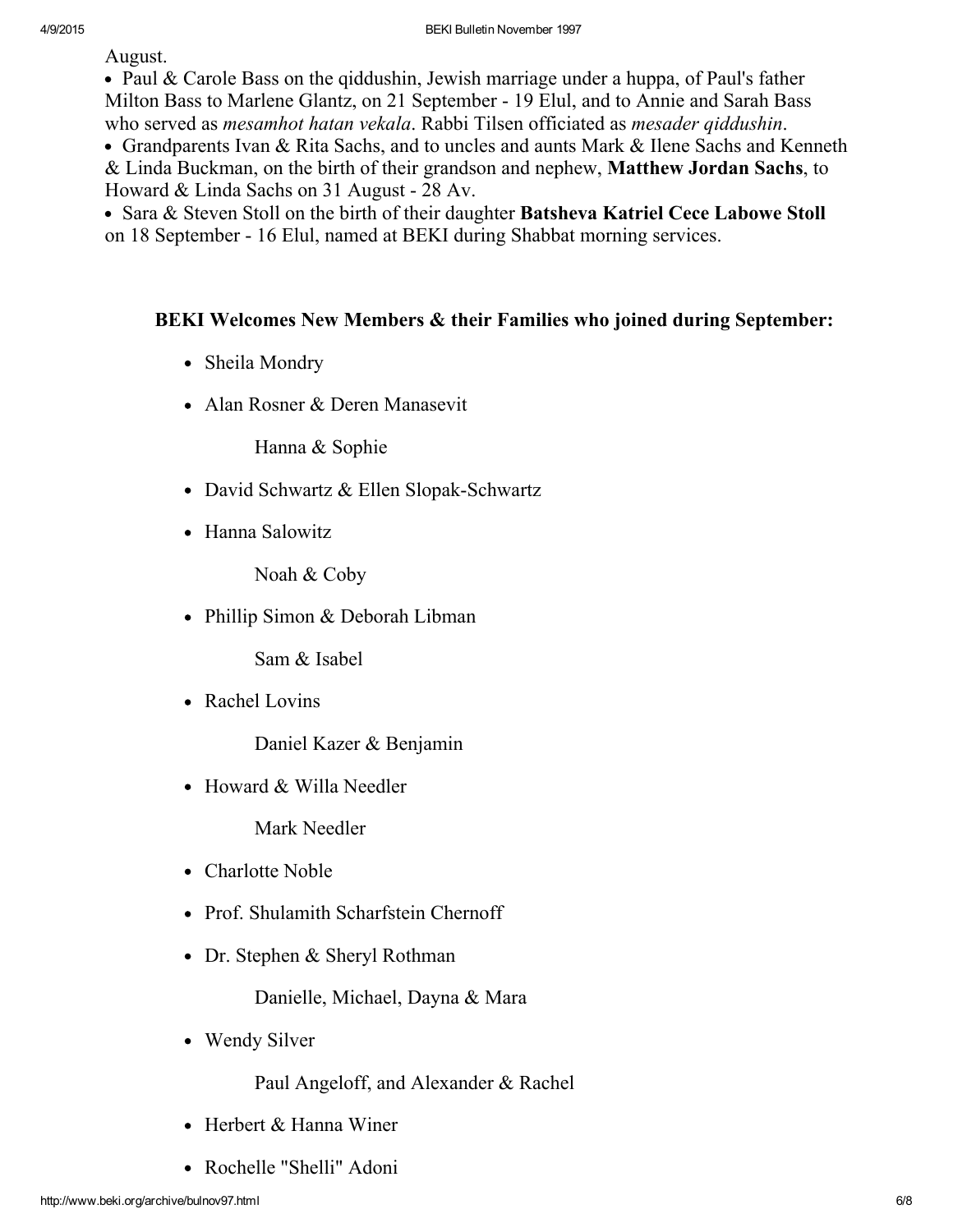- J. Adoni
- Ghislaine "Jessey" Palumbo

Joseph Palumbo, and Marlo & Darren

• Ronald Demakovsky & Teri Gallenstein

Leah and Josh

• David & Janet Golden

Rebecca

- Deborah Chernoff
- Yael Cohen
- Peter Lerner & Gwen Weltman

Netanya

- Dorothea Braginsky
- Barzillai Cheskis
- Robert Cohn

Matthew, Alex, Emma

- Lillian Silverman
- Jeremy Kasha

LeHitraot -- so long to members Jeff and Ellen Katz, and their children Alex  $\&$ Jonathan, who have relocated to 61 Thurston Road, Newton, MA 02164, 617-2441734. And to Stephen B. & Phyllis Selipsky [selipsky@jdub.wustl.edu,](mailto:selipsky@jdub.wustl.edu) Washington Univ. Dept. of Physics, (314) 935-4064, 1 Brookings Dr., Campus Box 1105, Saint Louis, MO 63130-4899. You are missed!

### <span id="page-6-0"></span>Study in Israel

If you or a family member are thinking of studying in Israel, or of financially supporting others to do so, consider the Conservative Yeshiva in Jerusalem. The Yeshiva is open to men and women of all backgrounds. For information call (011-972) 2-625-6386, or (011-972) 2-625-6205 or fax (011-972) 2-623-4127. Tax-deductible [contributions](#page-4-3) to this school can also be earmarked through the BEKI Rabbi's Tzedaqa Fund.